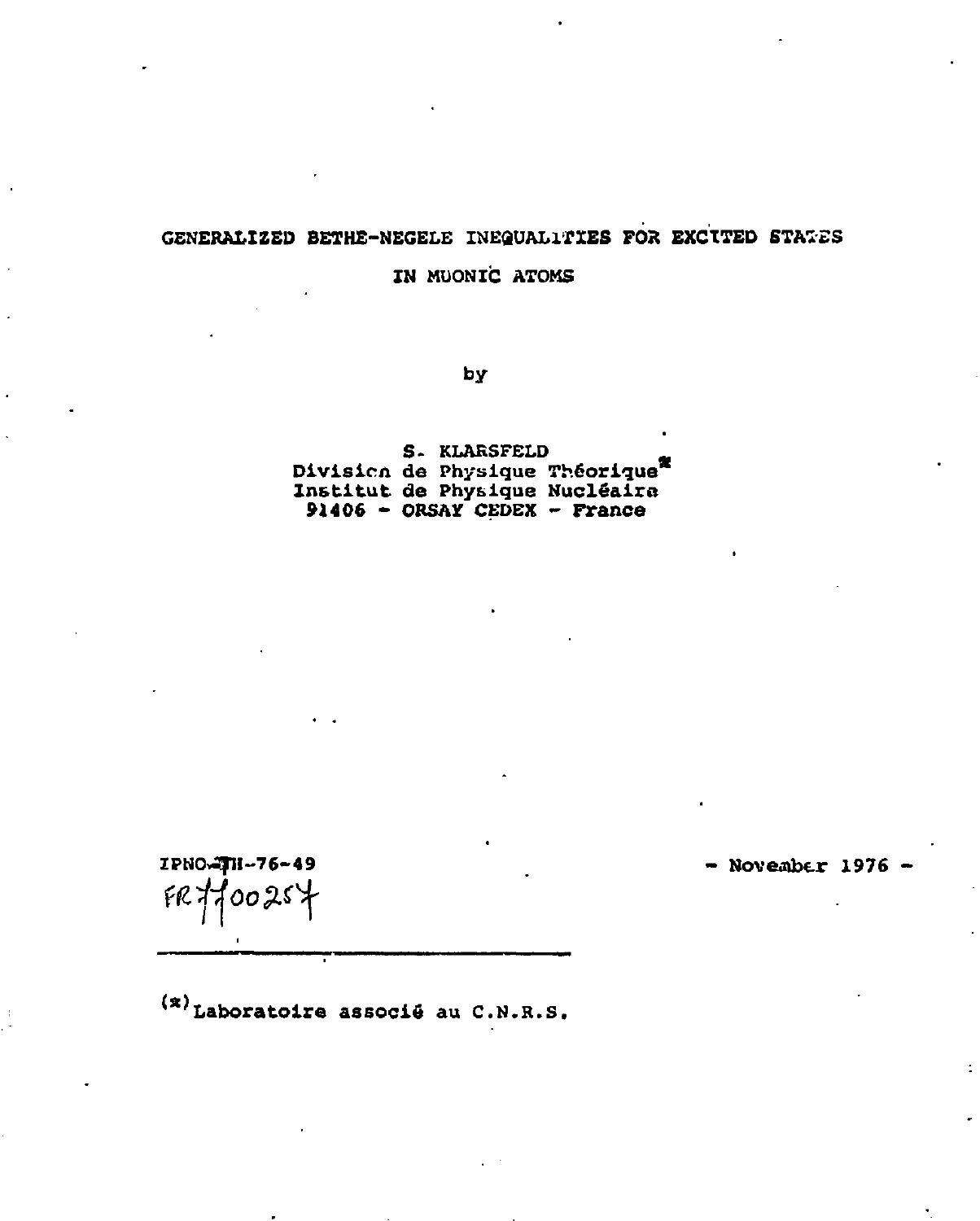## Abstract :

Rigorous upper and lower bounds are derived for the Bethe logarithms in excited states of muonic atoms. Comparison with previous empirical estimates shows that the latter a-e **inadequate in certain cases.**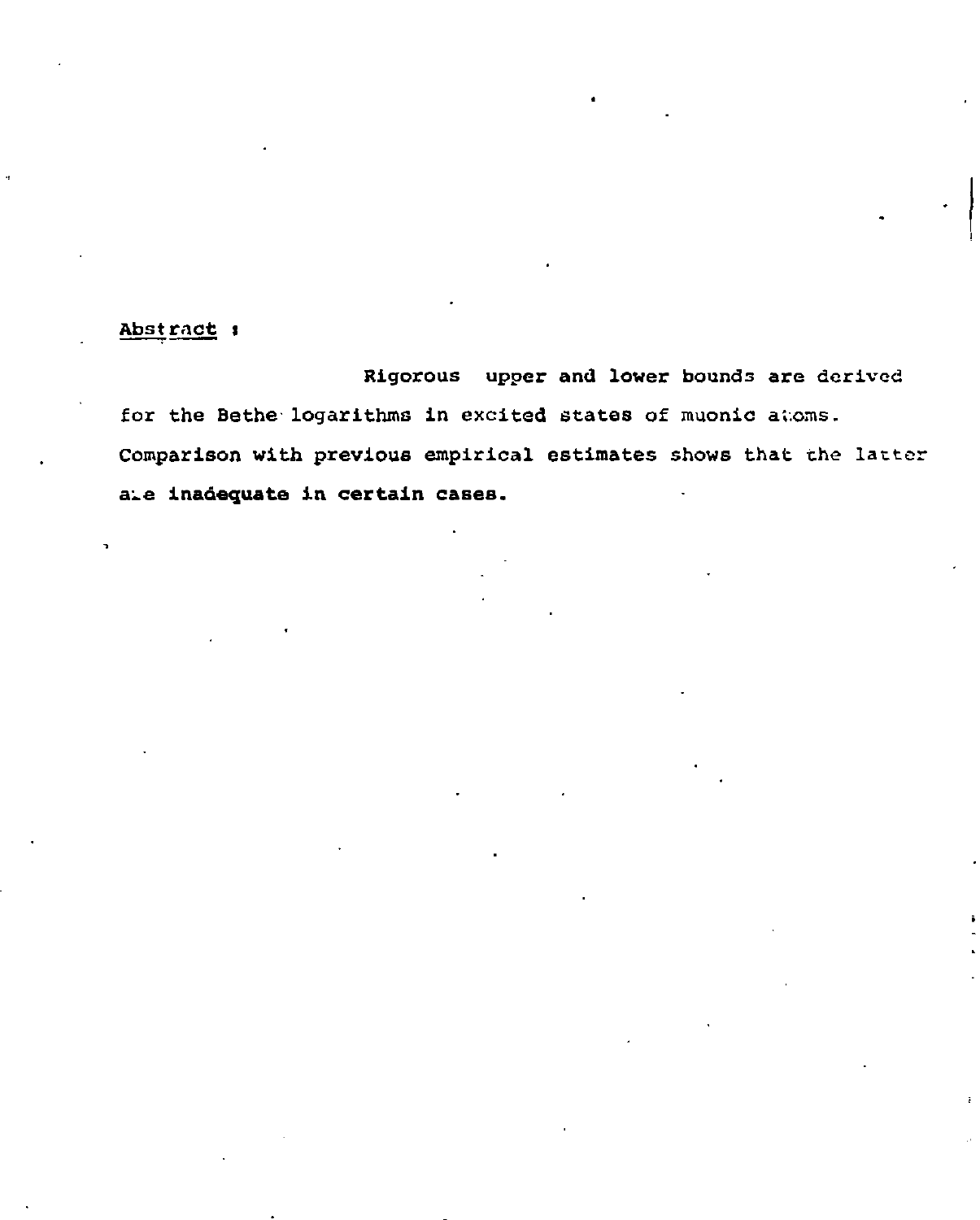The Be<sup>the</sup> logarithm *In* k<sub>o</sub>(n,*l*), which enters  $w<sub>h</sub>$ **the lowest order expression of the Lamb shift, is defined by a sum over states belonging to the whole non-relativistic energy spectrum (discrete and continuous) of the atomic system. This auui**  iв **is very difficult to calculate in muonlc atoms with correct accourt of the extended nuclear charge distribution.**  or.

**It has been suggested1' that, at least in**  the case of heavy atoms, k<sub>o</sub> may be simply approximated by the binding energy B of the corresponding muonic state, with limits of **uncertainty given by the empirical prescription B/2 < k < 2B . However, for the ground 3tate rigorous lower and upper bounds may be also readily obtained from suis rules, as shown by Bethe and Negele • In this note we discuss an extension of their method to the case of excited states.** 

Since all the energies here are non-relativistic it is convenient to express them in units  $Z^2RY_{11}$ , where  $xy_{\mu}$  =  $\mu c^2$   $\alpha^2/2$  is th. "muonic" Rydberg (Ry<sub>11</sub> = 2.21325 keV). Next **wc Introduce the 6ums-over-states** 

$$
S_p(n,\ell) = \sum_{n' \ell'} f \omega^p \qquad (1)
$$

where f is the oscillator strength for the transition  $\{n, \ell \rightarrow \{n\}$ ,  $\ell \rightarrow$ , **and**  $\omega$  **\***  $E_{n+1}$  **·**  $E_{n}$  the corresponding change in energy (the **selection rules restrict, of course, the summation over** *I'* **to**  \*• " *i ±* 1).

**tor a given muonic state | n,\* > one has, by definition,** 

$$
i \in k_{0}(n,k) = S(n,k)/S_{0}(n,k) , \qquad (2)
$$

**2.** 

cl:

Wn X.,

**a** :

t.

ă۴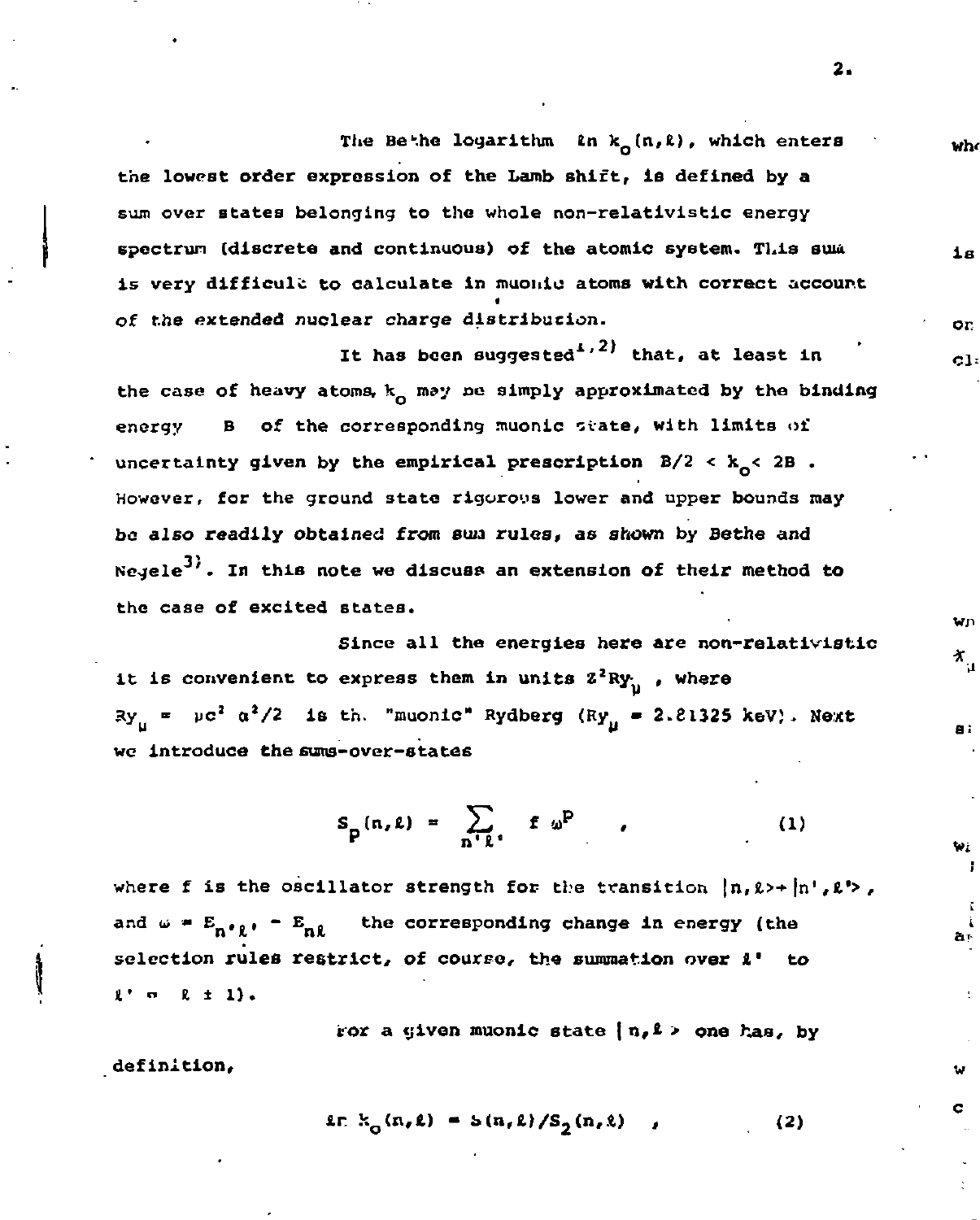where

$$
S(n, \ell) = \sum_{n' \ell'} f \omega^2 \ell n |\omega| \qquad (3)
$$

is the famous Bethe sum.

 $15$ 

1

Many of the sums S<sub>p</sub> may be calculated explicitly on starting from first principles (commutation relations and closure). In particulat the following sum rules hold :

$$
S_{\mathbf{O}}(n,\lambda) = 1 \qquad (4)
$$

$$
S_1(n, \ell) = 4 \langle E - V \rangle_{n\ell} / 3 \qquad (5)
$$

$$
S_2(n, \ell) = 2(\tilde{\pi}_{\mu} / \alpha \tilde{z})^2 < \nabla^2 V_{n\ell} / 3
$$
 (6)

$$
S_3(n, \ell) = 4(X_{\mu}/\alpha z)^2 < (8V)^2 > \frac{1}{n\ell}/3
$$
 (7)

**where V is the potential energy (also in units Z! Ry ) , and**   $X_{\mu}$  =  $\hbar/\mu c$  is the reduced Compton wavelength of the muon.

**The Bethe-Negele inequalities for the ground state read** *i* 

 $K_{a} \leftarrow k_{0}(1,0) \leftarrow K_{b}$  ,  $(3)$ 

**whare** 

$$
X_{\mathbf{a}} = S_2(1,0)/S_1(1,0) \tag{9}
$$

and

$$
K_{b} = S_{3}(1,0)/S_{2}(1,0) \tag{10}
$$

A simple proof<sup>4)</sup> of Eq. (8) rests upon the following **General property of convex functions : if**  $\varphi(x)$  **is window for a**  $\leq$  **<b>x**  $\leq$  **b**, then

..ng

 $t1c$ 

ŧ

 $^\prime$   $>$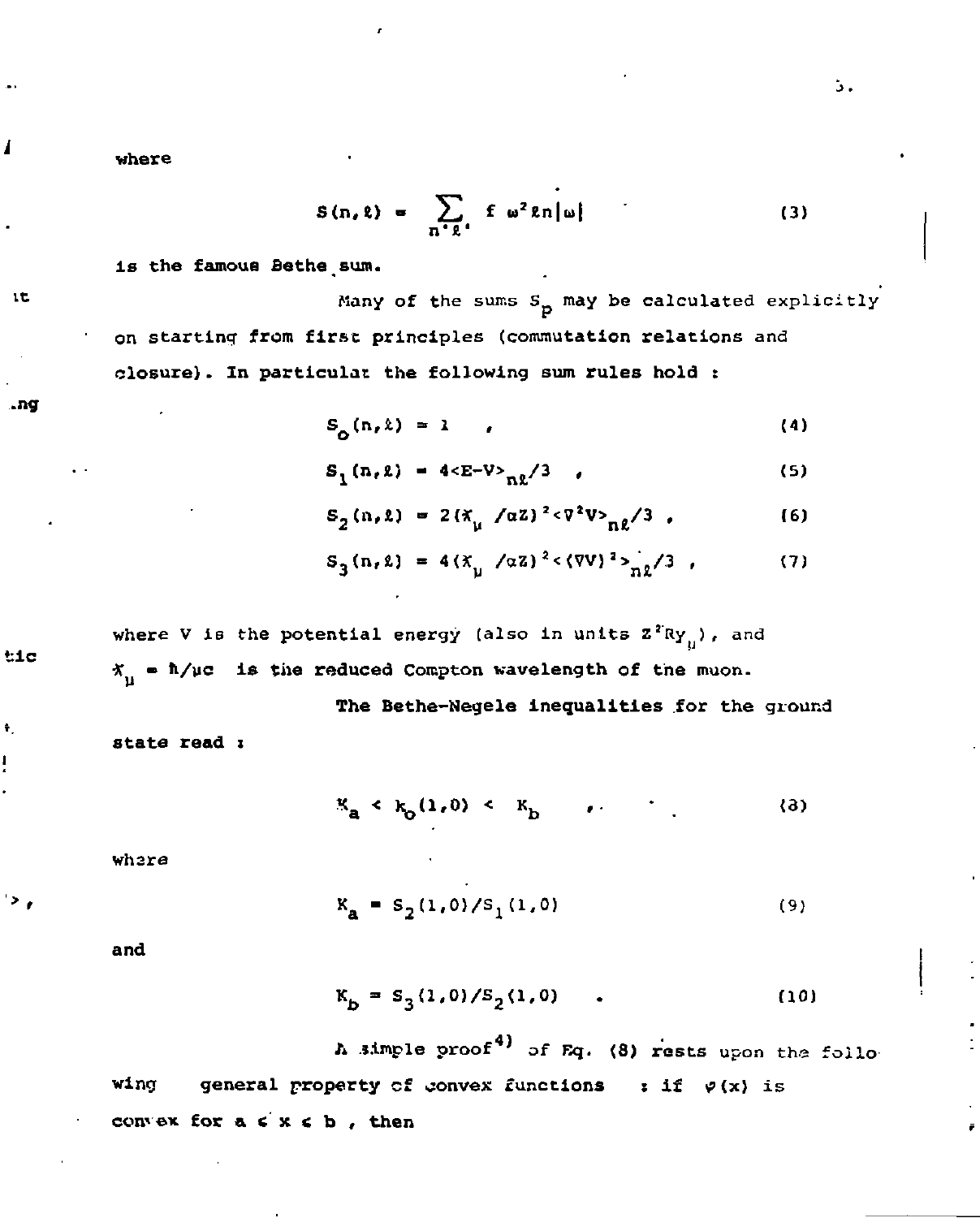$$
\varphi(\Sigma\lambda_1\mathbf{x}_1) \leqslant \Sigma\lambda_1 \varphi(\mathbf{x}_1) \tag{11}
$$

where  $x_i$  are arbitrary points in  $\{a, b\}$  and  $\lambda_i$  positive numbers subject only to  $\mathbf{I} \lambda_1 = 1$ .<sup>5)</sup>

**Since £ and u are positive quantities for all possible transitions from the gro\*und state, all 01.3 has to do 1?**  to apply Eq. (11) to the convex function  $r = \ln(1/x)$  with  $\lambda = f\omega^2/S_2(1,0)$ , and either  $x = \omega$  or  $x = 1/\omega$ .

**In order to generalize this to ar. excited**  state  $|n, l \rangle$  of the muon, we now split the sums  $S_p = S_p(n, l)$  in two parts, say  $S_p = S_p^+ + S_p^-$ , corresponding respectively to transitions **into higher states (f** *>* **0), and to transitions Into lower states**  (f < 0). Similarly we write  $S = S^+ + S^-$  for the Betho sum  $S = S(n, k)$ . Obviously the sums  $S_{\text{D}}^{\dagger}$ ,  $S^{\dagger}$ , consist only of a few terms, and are **therefore easily evaluated.** 

**Applying again Eq. (11) one readily gets** 

$$
K_{\mathbf{a}} \leftarrow K_{\mathbf{c}} \left( n, \ell \right) \leftarrow K_{\mathbf{b}} \tag{12}
$$

where  $K_a$  and  $K_b$  are now given by .

$$
\ln K_a = (S_2^{\dagger} \ln K_a^{\dagger} + S^{\dagger})/S_2, \quad X_a^{\dagger} = S_2^{\dagger}/S_1^{\dagger}, \quad (13)
$$

**and** 

$$
\ln K_b = (s_2^* \ln K_b^+ + s^-)/s_2 \quad , \quad K_b^+ = s_3^*/s_2^* \quad . \tag{14}
$$

**From here one clearly recovers Eqs. (S)-(10) for the ground state.**  In order to apply thase results to rome specific **cases we consider** *a* **spherically symmetric nuclear charge distribution of the form** 

 $p(r) = p_0 f_8(x)$ ,  $x = r/r_0$ , (15)

**4 .**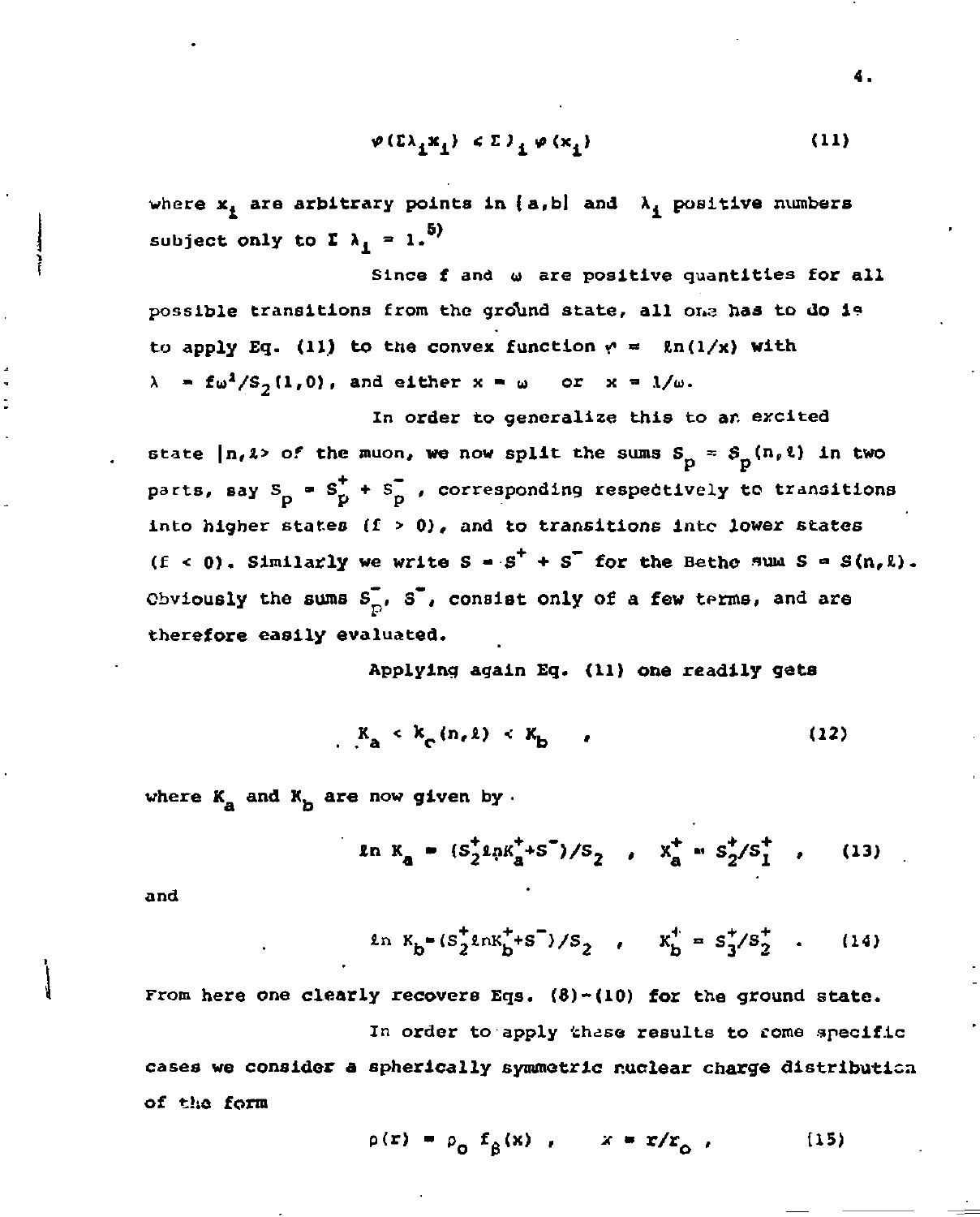$\mathbf{u}$ 

rs

 $=$  all  $1<sub>a</sub>$ 

where  $r_0$  is a range parameter (defining the "radius" of the nucleus) B a collective name for other possible parameters, and p<sub>o</sub> is obtained from the normalization condition

$$
4\pi r_0^3 \rho_0 \ I_g = 2e, \qquad I_g = \int_0^\infty dx \ x^2 f_g(x) \ . \quad (16)
$$

The potential energy (in units  $Z^2Ry_{n}$ ) may be

written as

$$
V(r) = - (2/\gamma)U(x) \qquad (17)
$$

a two

41

$$
\begin{array}{lll}\n\text{times} & \text{where} & \gamma = a^2 r_0 / x_{\mu} \quad \text{and} \\
\text{cos} & \\
\text{s(n,1)} & \\
\text{cos} & \\
\text{cos} & \\
\text{cos} & \\
\text{cos} & \\
\text{cos} & \\
\text{cos} & \\
\text{cos} & \\
\text{cos} & \\
\text{cos} & \\
\text{cos} & \\
\text{cos} & \\
\text{cos} & \\
\text{cos} & \\
\text{cos} & \\
\text{cos} & \\
\text{cos} & \\
\text{cos} & \\
\text{cos} & \\
\text{cos} & \\
\text{cos} & \\
\text{cos} & \\
\text{cos} & \\
\text{cos} & \\
\text{cos} & \\
\text{cos} & \\
\text{cos} & \\
\text{cos} & \\
\text{cos} & \\
\text{cos} & \\
\text{cos} & \\
\text{cos} & \\
\text{cos} & \\
\text{cos} & \\
\text{cos} & \\
\text{cos} & \\
\text{cos} & \\
\text{cos} & \\
\text{cos} & \\
\text{cos} & \\
\text{cos} & \\
\text{cos} & \\
\text{cos} & \\
\text{cos} & \\
\text{cos} & \\
\text{cos} & \\
\text{cos} & \\
\text{cos} & \\
\text{cos} & \\
\text{cos} & \\
\text{cos} & \\
\text{cos} & \\
\text{cos} & \\
\text{cos} & \\
\text{cos} & \\
\text{cos} & \\
\text{cos} & \\
\text{cos} & \\
\text{cos} & \\
\text{cos} & \\
\text{cos} & \\
\text{cos} & \\
\text{cos} & \\
\text{cos} & \\
\text{cos} & \\
\text{cos} & \\
\text{cos} & \\
\text{cos} & \\
\text{cos} & \\
\text{cos} & \\
\text{cos} & \\
\text{cos} & \\
\text{cos} & \\
\text{cos} & \\
\text{cos} & \\
\text{cos} & \\
\text{cos} & \\
\text{cos} &
$$

The three sum rules in Eqs.  $(5)-(7)$  then become

$$
S_1 = (4/3) \left[ E_{\mu \lambda} + (2/\gamma) \int_0^{\infty} dx \ x^2 U(x) R_{n\lambda}^2(x) \right], \quad (19)
$$

$$
S_2 = (\delta / \gamma^3 \gamma^3 \chi_g) \int_0^\infty dx \; x^2 \; f_g(x) \; R_{0L}^2(x) \quad , \tag{20}
$$

$$
S_3 = (16/3\gamma^*) \int_{0}^{\infty} dx x^2 U^{-1}(x) R_{n\ell}^2(x) , \qquad (21)
$$

where  $R_{n\ell}(x)$  is the radial wave function of the muonic bound state  $(14)$  $|n, \ell\rangle$ , normalized according to

ate. 
$$
\int_0^\infty dx x^2 R_{n\ell}^2(x) = 1
$$
 (22)

ibutica

On the other hand, the oscillator strength for the transition  $\{n, k \rightarrow \{n', k'\} \}$  has the expression

ı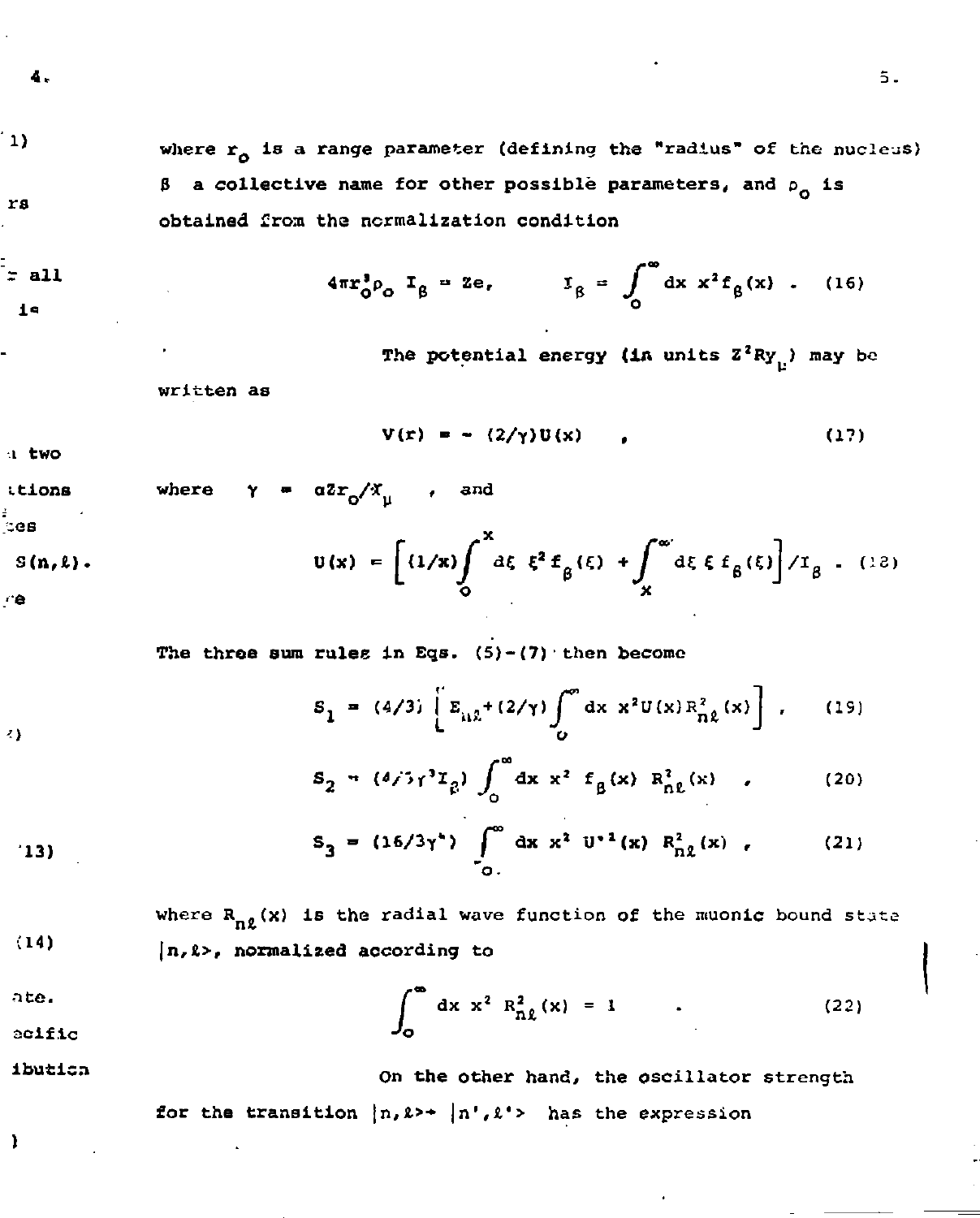$$
f = \left[\max\left(\frac{1}{k} \cdot \frac{1}{k}\right) / 3\left(\frac{2k+1}{k}\right)\right] + \gamma^2 \omega \left(\frac{n^2 \cdot 1}{n \cdot k}\right)^2, \qquad (23)
$$

where 
$$
t' = t + 1
$$
,  $u = E_{n'1}$ ,  $-E_{n2}$ , and

$$
R_{n\ell}^{n^{\ell}\ell} = \int_{0}^{\infty} dx x^{3} R_{n\ell}(x) R_{n^{\ell}\ell}(x)
$$
 (24)

**is the dlpole radial integral.** 

**The two-parameter Fermi-type charge distribution is widely used in both muonic X-ray and electron scattering data analysis. The Fermi shape is characterized by the density** 

$$
f_{\beta}(x) = 1/[1 + e^{\beta(x-1)}], \qquad (25)
$$

**and one has** 

$$
I_{\beta} = (1 + \pi^2/\beta^2)/3 + O(e^{-\beta})
$$
 (26)

The  $\beta$  parameter is related to  $r_a$  and to the skin-thickness t (defined as the 90-10 % fall-off distance) by  $\beta$  =  $(4\ln 3)r_o/t$ . We adopt here the values  $r_o$  = 1.13 A<sup>27</sup> fm, **t/4 in3 • 0.S fm, which are often quite close to actual situations.** 

**Hon-relativistic binding energies for states Is through 3d, calculated with the above charge distribution, are given in Table I for several representative muonic atoms , and . numerical values of the bounds K<sub>a</sub> and K<sub>b</sub> computed from Eqs. (13), (14), are displayed in Table II.** 

It may be noticed that for all the *ntates* **the bounds become looser when Z decreases. On the other hand, for a given atom the bounds are better for s-states than tor p-statet,** 

б.

ь

ا جه

j.

A.  $\overline{1}$ J, ı.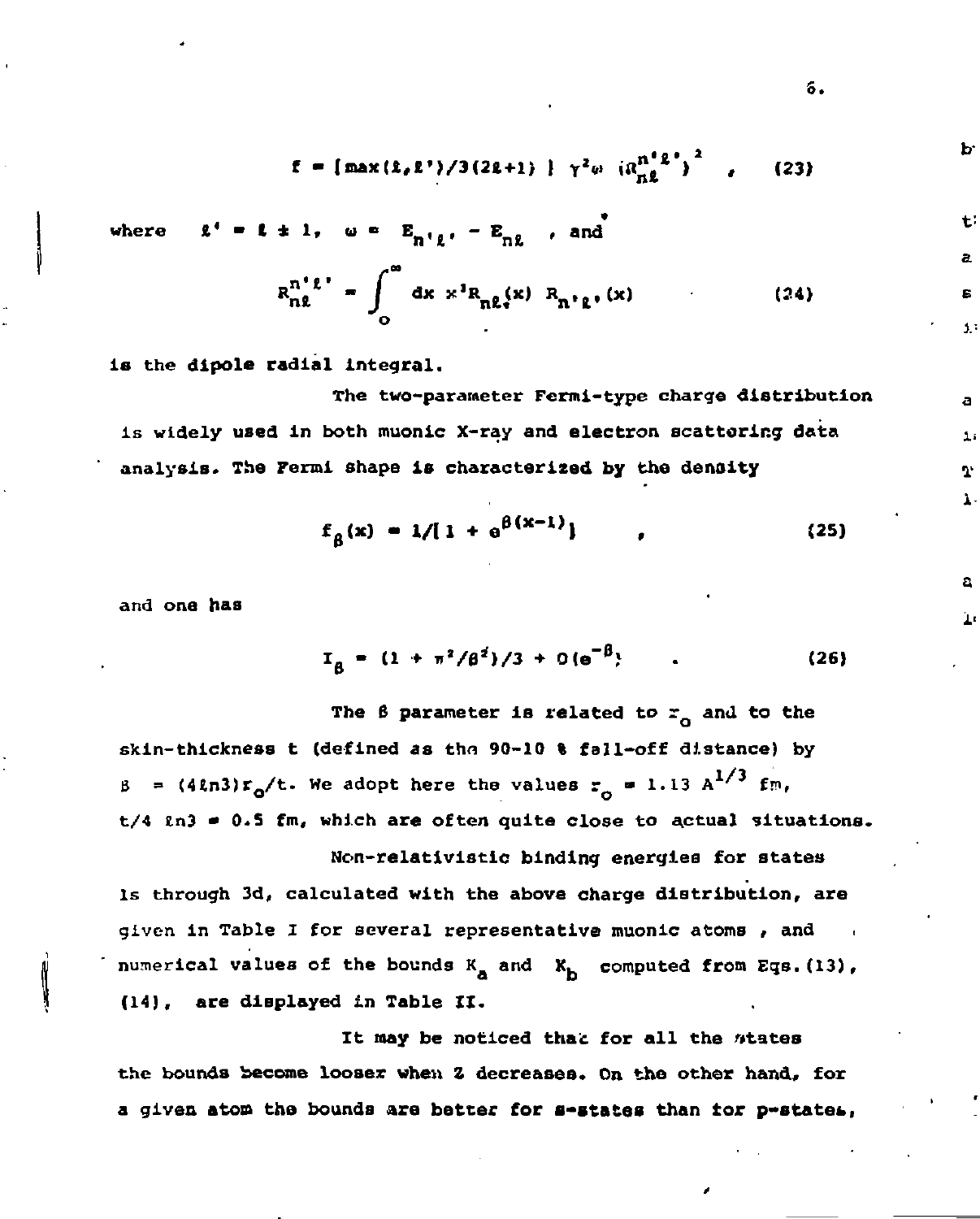**but they worsen rapidly with increasing excitation energy.** 

**In spite of this bad quality, it is apparent that in some.cases the empirical bounds mentioned at the beginning are definitely wrong. For instance, twice the binding energy of states 2s and 3s (see Table I) is less than the lower bound**  $K_a$ in <sup>96</sup>Mo and in <sup>40</sup>Ca. The same occurs for the 3s state in <sup>120</sup>Sn.

**Hore generally, it may be seen that for the 2s**  and 3s states in all the atoms considered K<sub>a</sub> represents an **Improved lower bound as compared to half their binding energy. This is true also for the 2p and 3p states in <sup>238</sup> 0 , <sup>2</sup> <sup>0</sup> Pb, and <sup>182</sup> W .** 

**Finally, all this only stresses with more acuity the necessity of an accurate evaluation of the Bethe**  logarithms in muonic atoms.

26)

 $55)$ 

ation :ta

ī,

 $.$ re

cons.

 $13$ .

 $1$  or

COL.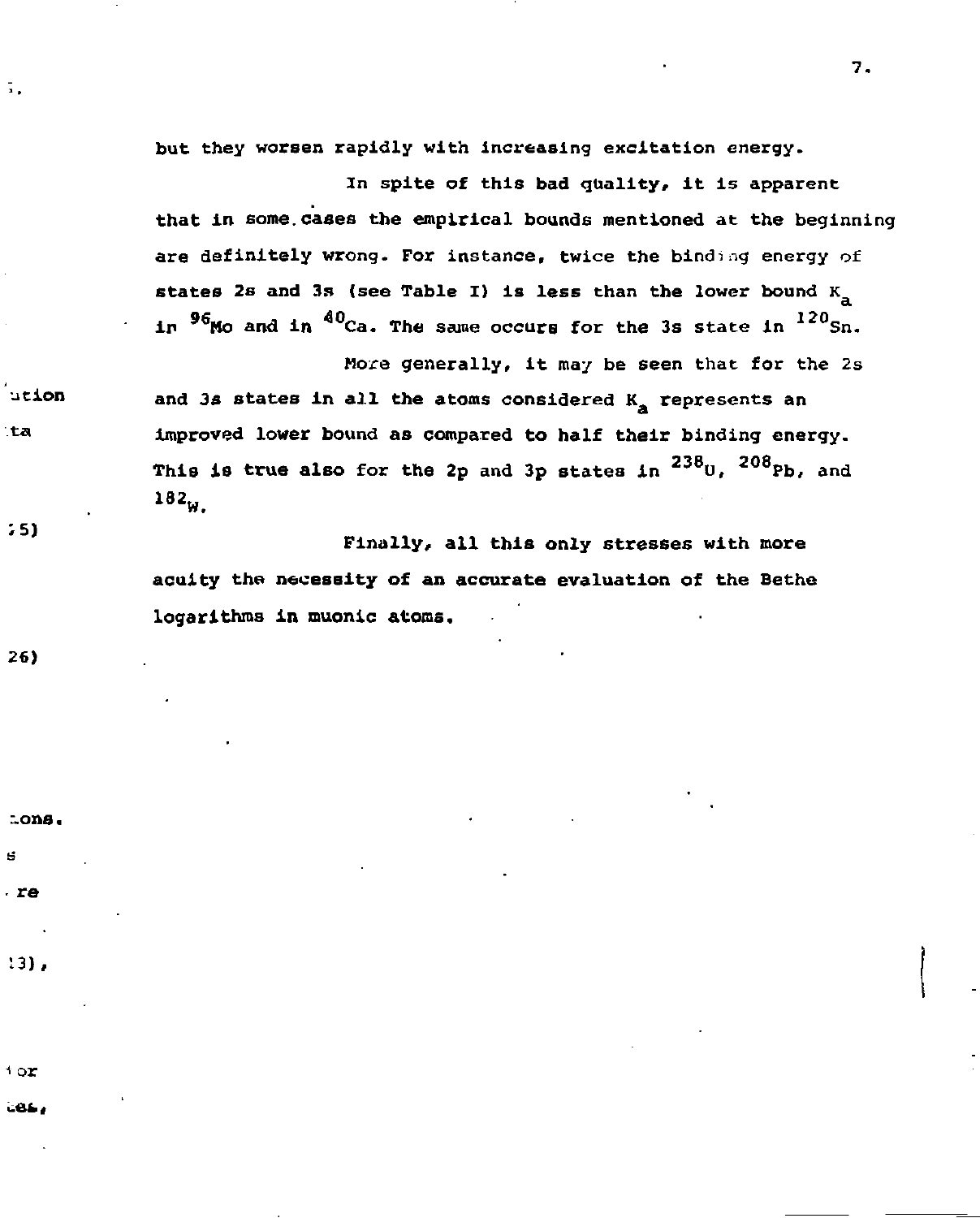## **References**

ł

| $\bf{D}$ | R.C. Barrett, S.J. Brodsky, G.W. Erickson and<br>M.H. Goldhaber, Phys. Revt 166 (1968) 1589.                                                     |
|----------|--------------------------------------------------------------------------------------------------------------------------------------------------|
| 2)       | R.C. Barrett, Phys. Lett. 28B (1966) 93                                                                                                          |
| 3)       | H.A. Bethe and J.W. Negele, Nucl. Phys. All7 (1968) 575                                                                                          |
| 4)       | This proof is due to R.C. Barrett (private communication<br>to J.W. Negele).<br>I am indebted to Dr. Negele for kindly informing me<br>about it. |
| 5)       | For a discussion of Eq. (11), known as Jensen's inequality,                                                                                      |
|          | see, for instance, E.F. Beckenbach and R. Ballman,                                                                                               |
|          | Inequalities, Springer-Verlag, Berlin (1965), Chapter 1.                                                                                         |

8.

ţ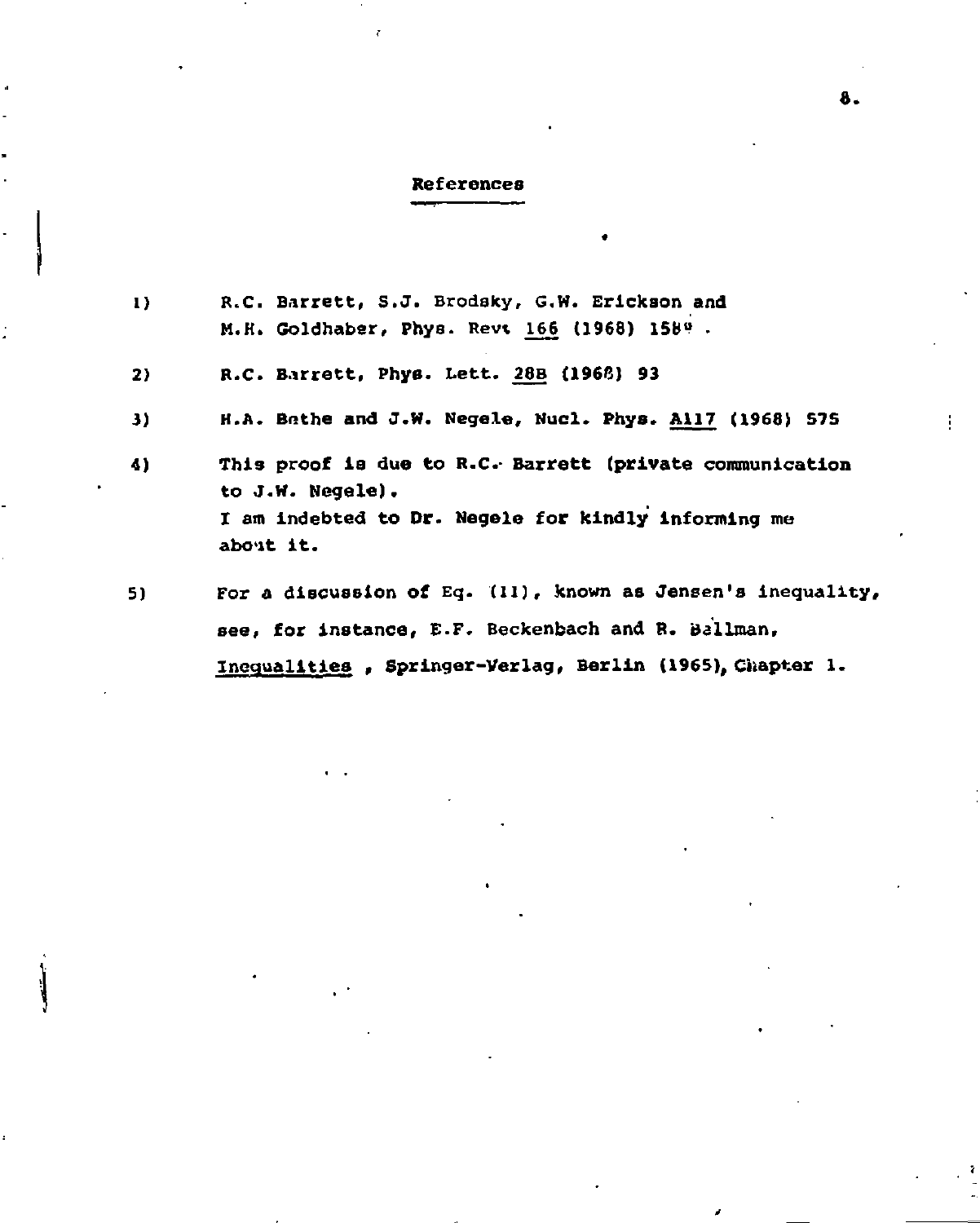## Table captions

Table I Non-relativlstic binding energies (in HeV) for a Fermi-type nuelea .• charge distribution with parameters r<sub>o</sub> = 1.13 A<sup>-, "</sup> fm, t/41n3 = 0.5 fm.

Table II Upper and lower bounds (in MeV) for Bethe's average excitation energy  $k_0(n, \ell)$ . Missing entries were **completely out** of **order.** 

ty,

 $\mathcal{A}$ 

 $\mathbf{r}_i$ 

 $\ddot{z}$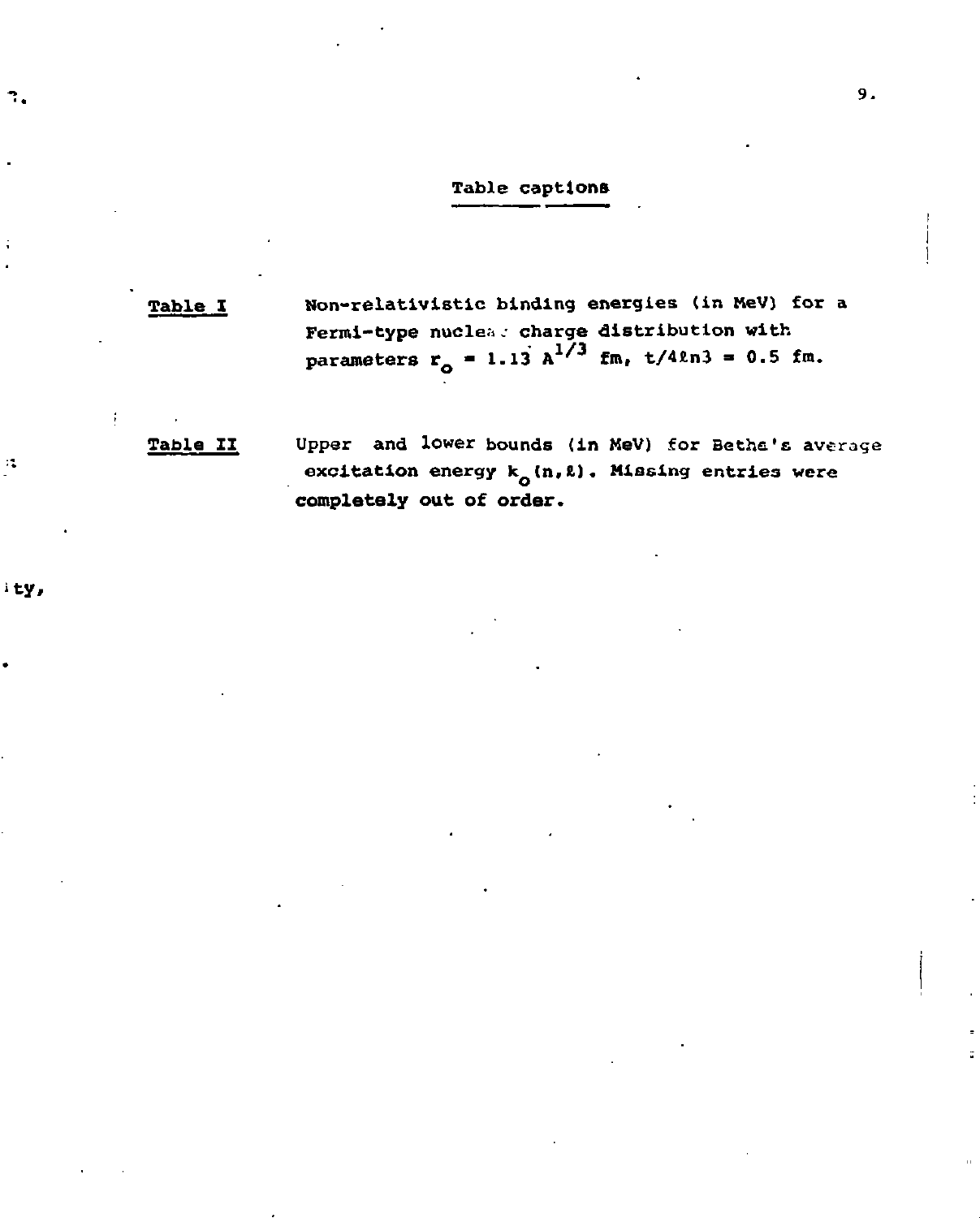| -able |  |
|-------|--|
|-------|--|

 $\sim 10^{-1}$ 

 $\mathcal{L}^{\mathcal{L}}$  and  $\mathcal{L}^{\mathcal{L}}$  and  $\mathcal{L}^{\mathcal{L}}$  and  $\mathcal{L}^{\mathcal{L}}$ 

**MAIN** 

. . .

 $\Delta \sim 10^{-1}$ 

 $\mathcal{F}_{\text{max}}$ 

and the second second

 $\mathcal{L}(\mathcal{L}^{\mathcal{L}})$  and  $\mathcal{L}(\mathcal{L}^{\mathcal{L}})$  . The contribution of  $\mathcal{L}^{\mathcal{L}}$ 

the contract of the contract of the

 $\sigma = 1$  $\epsilon$ 

 $\mathcal{L}$ 

|                   | $238_{11}$ | $208_{\text{Pb}}$ | $\cdot$ 182 $_{\rm w}$ | 146 <sub>Nd</sub> | $120_{Sn}$ | 96 <sub>Mo</sub> | 40 <sub>Ca</sub>                  |
|-------------------|------------|-------------------|------------------------|-------------------|------------|------------------|-----------------------------------|
| 1s                | 12.121     | 10.450            | 9.126                  | 6.766             | 5.136      | 3,904            | 1.057                             |
| 2p                | 5.597      | 4.532             | 3.739                  | 2.497             | 1.747      | 1.237            | 0.281                             |
| 28                | 4.195      | 3.480             | 2.941                  | 2.059             | 1,498      | 1.098            | $\overline{\phantom{a}}$<br>0,273 |
| 3d                | 2.642      | 2.100             | 1.711                  | 1.125             | 0.781      | 0.551            | 3,125                             |
| 31                | 2.527      | 2.036             | 1.674                  | 1.113             | 0.777      | 0.550            | 9.125                             |
| 3s                | 2.097      | 1,708             | 1.426                  | 3.979             | 0.702      | 0.508            | 0.122                             |
| $z^2$ ay $_{\mu}$ | 23.811     | 18.916            | 15.405                 | 10.128            | 7.033      | 4.363            | 1.125                             |
|                   |            |                   |                        |                   |            |                  |                                   |

 $\cdot$